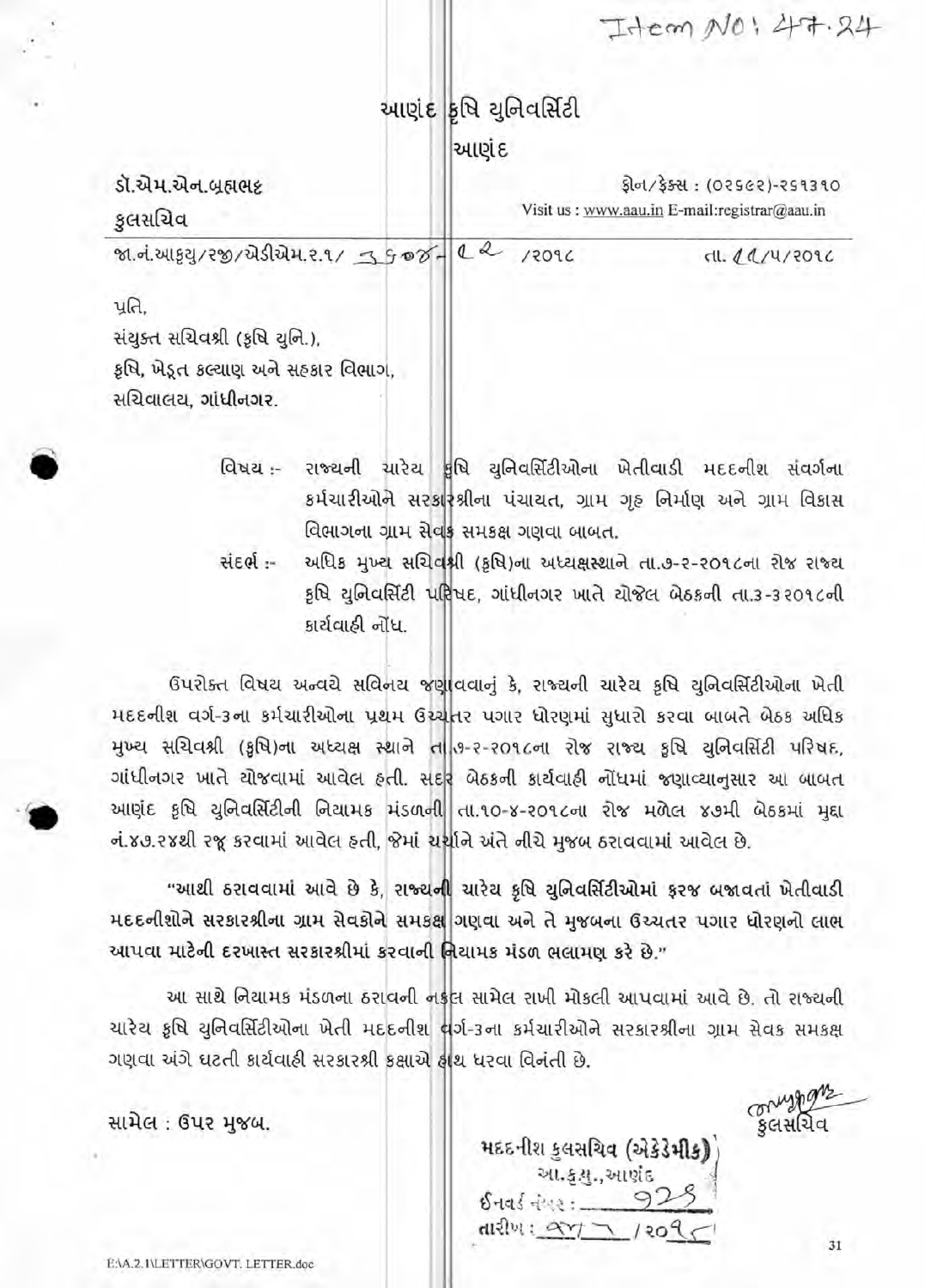નકલ સવિનય રવાના :

- માન,કુલપતિશ્રીના રહ્સ્ય સચિવશ્રી, આણંદ કૃષિ યુનિવર્સિટી, આણંદ.  $9.$
- અંગત સચિવશ્રી, અધિક મુખ્ય સચિવશ્રી (કૃષિ), કૃષિ, ખેડૂત કલ્યાણ અને સહકાર વિભાગ,  $\overline{z}$ . સચિવાલય, ગાંધીનગર,

 $.3.$ 

- ઉપસચિવશ્રી (કૃષિ યુનિ.), કૃષિ, ખેડૂત કલ્યાણ અને સહકાર વિભાગ, સચિવાલય, ગાંધીનગર. 3.
- સેકશન અધિકારીશ્રી (ક.૨), કૃષિ, ખેડૂત કલ્યાણ અને સહકાર વિભાગ, સચિવાલય, ગાંધીનગર. x.
- से प्राध्यापक्ष्री, राज्य कृषि युनिवर्सिटी परिषद, पोडीयम लेवल, कृषि लवन, सेक्टर-१०-से, ч. ગાંધીનગર.
- કુલસચિવશ્રીના અંગત મદદનીશ, આણંદ કૃષિ યુનિવર્સિટી, આણંદ.  $\mathcal{G}_{\mathcal{L}}$
- प्रमुणश्री, ખેતી અધિકારી/ખેતી નિરીક્ષક(પ્ર.) અને ખેતી મદદનીશ સંવર્ગના તાંત્રિક કર્મચારીઓનું  $9.$ મંડળ, ચારેય કૃષિ યુનિવર્સિટી, C/o. સહ સંશોધન વૈજ્ઞાનિકશ્રીની કચેરી, કૃષિ સંશોધન કેન્દ્ર, આણંદ gषि युनिवर्सिटी, सशसोली, ता.महेमदावाद, જી.ખેડા तरફ ता.२४/४/२०१८ना पत्र અन्वये श्वाश સારૂં.

આ વિભાગની એકેડેમીક શાખા તરફ પત્ર જા.નં.આફુયુ/રજી/એકે(મીટીંગ)/(૧૨૨)/૨૧૩૯-૨૧૫૦/ २०१८, ता.२५/४/२०१८ खन्वये श्वाणु साइं..

 $32$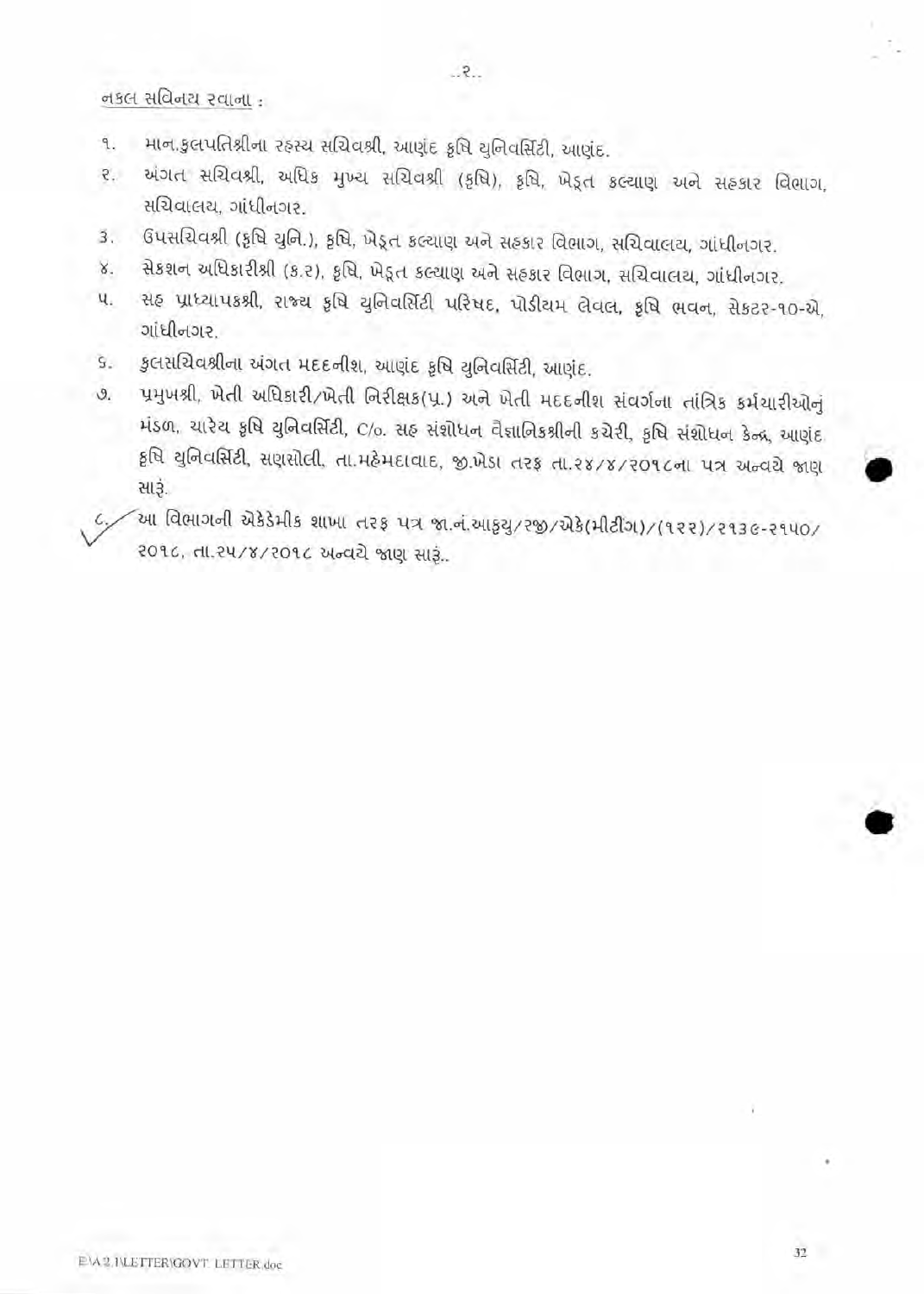## ANAND AGRICULTURAL UNIVERSITY **A** I AND-388 110



**Tuesday at 11.30 hrs at the State Agricultural Universities Council, Krushi** Minutes of the 47<sup>th</sup> Meeting of the Board of Management held on 10-04-2018, **Bhavan, Podium Level, Sector-10 Gandhinagar** 

|          | Following members were present |                                                                                                    |                     |
|----------|--------------------------------|----------------------------------------------------------------------------------------------------|---------------------|
| 1.       | Dr. N. C. Patel                | Hon ble Vice Chancellor,                                                                           | Chairman            |
|          |                                | Anand Agricultural University, Anand                                                               |                     |
| 2.       | Shri B. M. Modi                | Director of Agriculture,<br>Sector-10/A, Krushi Bhavan,                                            | Member              |
|          | 3. Dr. A. J. Kachhiapatel      | Gujarat State, Gandhinagar<br>Director of Animal Husbandry,<br>Sector-10/A, Krushi Bhavan,         | Member              |
|          | 4. Dr. P. M. Vaghasiya         | Gujarat State, Gandhinagar<br>Director of Horticulture<br>Sector 10/A, Krushi Bhavan,              | Member              |
| 5.       | Dr. K. P. Patel                | Gujarat State, Gandhinagar<br>Principal & Dean (Agriculture),<br>B. A. College of Agriculture,     | Member              |
| 6.       | Dr. K. B. Kathiria             | Anand Agricultural University, Anand<br>Director of Research & Dean,<br>Post Graduate Studies,     | Member              |
| 7.       | Dr. A. M. Shekh                | Anand Agricultural University, Anand<br>Former Vice Chancellor, Anand,<br>Ta. & Dist. Anand        | Mcmber              |
| 8.       | Dr. B. T. Patel                | Former Director of Extension Education,<br>Ghatlodia, Ahmedabad                                    | Member              |
|          | 9. Shri P. M. Modi             | Representative of Chief Engineer<br>(Policy and Planning), Block No.B/14,                          | Invitee             |
|          | 10. Dr. M. N. Brahmbhatt       | Nava Sachivalaya, Gujarat Statc, Gandhinagar<br>Registrar,<br>Anand Agricultural University, Anand | Member<br>Secretary |
| granted: |                                | Following members could not remain present and their leave of absence was                          |                     |
|          | 1. Shri Sanjay Prasad (I.A.S.) | Additional Chief Secretary,<br>Department of Agriculture<br>Co-operation & Farmer Welfare,         | Member              |
| 2.       | Shri Ashoksinh T. Parmar       | Sachivalaya, Gujarat State, Gandhinagar<br>Deputy Secretary (Higher Education),                    | Member              |

Gujarat State, Gandhinagar Secretary (Expenditure), 3. Shri Milind Torvane (I.A.S.)

Dep

4. Dr. Kanchan K. Singh

unshall

Department of Finance, Sachivalaya,

Assistant Director General (Farm Engg.), Indian Council of Agricultural Research,

ent of Education, Sachivalaya,

Gujarat State, Gandhinagar

Pusa, New Delhi

1

Member

Member